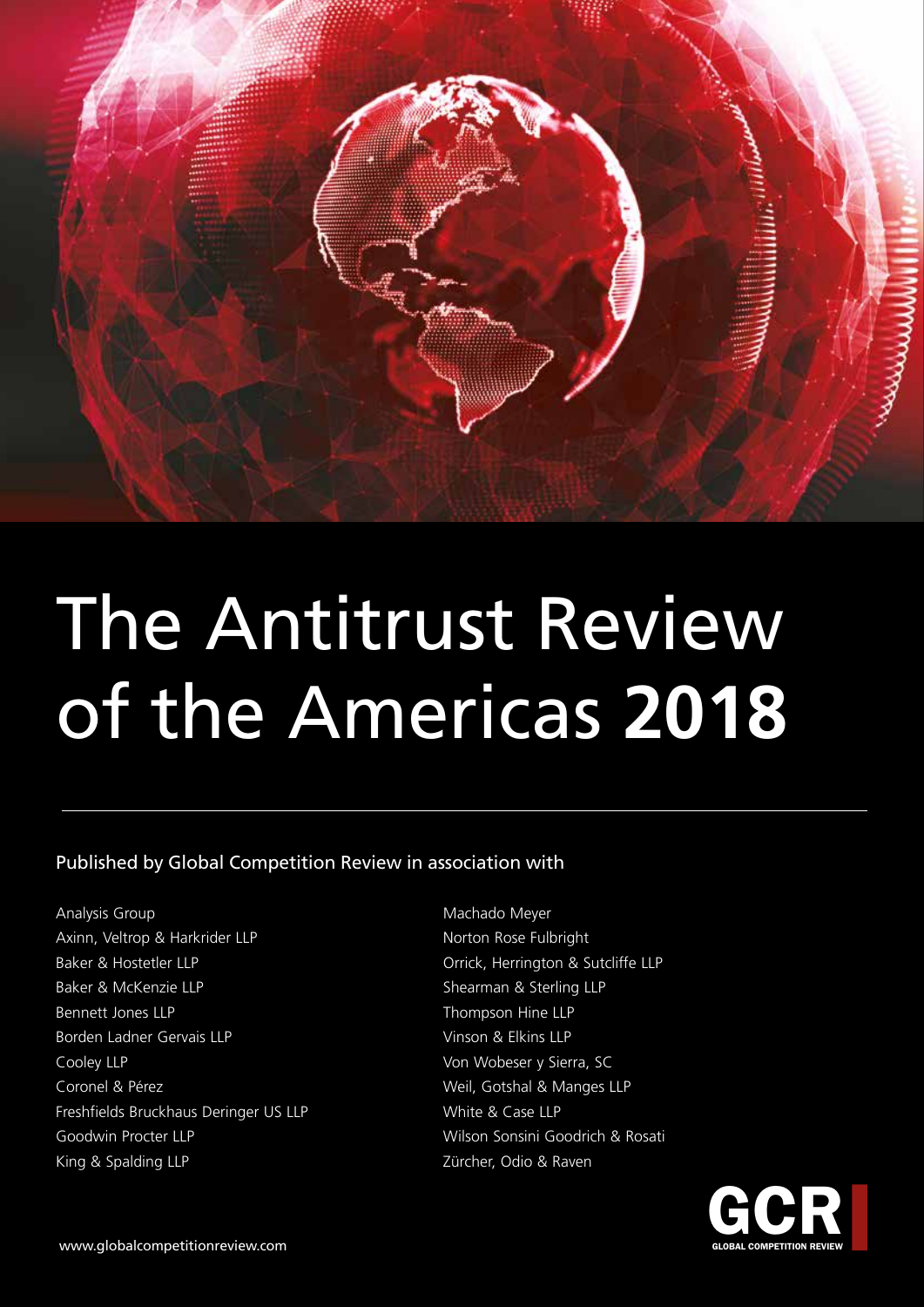# United States: Economics

### Dov Rothman and Samuel Weglein Analysis Group

A merger may generate efficiencies that enhance the merged firm's ability to compete, potentially resulting in lower prices, improved quality, enhanced service, or new products. Under the US Department of Justice's (DOJ's) and Federal Trade Commission's (FTC's) Horizontal Merger Guidelines (HMG), efficiencies are cognisable – that is, credited when a merger is being reviewed – only if they are:

- likely to be accomplished by the proposed merger (verifiable);
- unlikely to be accomplished in the absence of the proposed merger or other means having comparable anticompetitive effects (merger-specific); and
- do not arise from anticompetitive reductions in output or service.<sup>1</sup>

Furthermore, for cognisable efficiencies to offset the anticompetitive effects of a merger, they must be of sufficient magnitude and be passed through to customers.

Claimed efficiencies were an important part of two contested healthcare industry mergers in 2016: *Anthem/Cigna*, and *Penn State Hershey Medical Center/PinnacleHealth System*. In both proposed mergers, the merging parties argued efficiencies would offset the harm to competition otherwise caused by the elimination of head-to-head competition; the relevant agency, on the other hand, argued that the claimed efficiencies were not cognisable or would not be passed through to consumers.2 In both cases, the relevant court sided with the government, concluding that claimed efficiencies were not enough to offset the harm to competition.

In this article, we summarise the efficiency arguments offered by the merging parties in *Anthem/Cigna* and *Hershey/Pinnacle*, the government's responses to those arguments, and the court's decision.

#### Anthem/Cigna

#### **Overview**

Anthem and Cigna are the second and fourth-largest commercial health insurance carriers in the United States by enrolment.<sup>3,4</sup> In 2015, Anthem had 38.6 million members.<sup>5</sup> The firm is based in Indianapolis, Indiana, and holds exclusive licence to use the Blue Cross and/or Blue Shield brands in 14 states.<sup>6</sup> In 2015, Cigna had approximately 15 million members.The firm is based in Bloomfield, Connecticut, and operates in all 50 US states and the District of Columbia. Outside the United States, Cigna operates in more than 30 countries.

On 23 July 2015, Anthem and Cigna entered into an agreement and plan of merger valued at approximately US\$54.2 billion. The merging parties agreed that Anthem would own 67 per cent of the joint equity, while Cigna would own 33 per cent. On 3 December 2015, the shareholders of both firms approved the transaction.

Integration efforts between the two firms began in December 2015; over time, discussions between the two firms became more contentious. Cigna was concerned with Anthem's approach to medical providers and its plan to move members from the Cigna brand to the Anthem brand. For its part, Anthem expressed concern about

the pace and quality of the integration efforts and the amount of data and information being shared. By April 2016, Cigna had slowed its participation in integration efforts; with the filing of the lawsuit to enjoin the merger, Cigna completely stopped all its efforts.

On 21 July 2016, the US Department of Justice, 11 US states,<sup>7</sup> and the District of Columbia filed a joint lawsuit to enjoin the merger on the grounds that it would violate section 7 of the Clayton Act. Specifically, the plaintiffs alleged the proposed transaction would harm competition in multiple relevant antitrust markets, including:

- the sale of commercial health insurance services to national account customers in Anthem's 14 territories and the United States;
- the sale of commercial health insurance services to large groups in 35 local markets within the 14 Anthem territories; and
- the purchase of commercial health services in those same 35 local markets.

The plaintiffs also alleged the transaction would result in a loss of innovation.

A prominent feature of Anthem's case was its contention that self-insured employers would benefit from a transaction that increased Anthem/Cigna's buy-side and sell-side market power. Anthem argued the transaction would enable Cigna to reduce payments to providers, and that the benefits of these payment reductions would flow to employers. The cost savings on medical care would – according to Anthem – swamp any harm (eg, higher administrative fees) caused by losing head-to-head competition between Anthem and Cigna. The DOJ argued that this form of rent transfer is not an efficiency, and that it was neither merger-specific nor verifiable, and therefore not cognisable.

On 8 February 2017, following a six-week bench trial, Judge Amy Berman Jackson of the US District Court for the District of Columbia granted a permanent injunction to enjoin the merger. Judge Jackson ruled that the defendants had provided insufficient evidence of efficiencies to counter the anticompetitive effects of the merger. The district court's decision also stated that the potential medical network savings related to the merger were not merger-specific or verifiable, and should not be considered efficiencies at all. Anthem appealed the district court's decision, arguing that the district court improperly declined to consider the claimed billions of dollars in medical savings.

On 28 April 2017, the US Court of Appeals for the District of Columbia affirmed Judge Jackson's ruling. The appeals court addressed Anthem's efficiency defence, agreeing that Judge Jackson had reasonably concluded that Anthem had failed to demonstrate merger-specific efficiencies that could offset likely price increases and that could mitigate the loss of innovation.

#### Anthem's efficiency defence

While Anthem challenged the DOJ's competitive effects analysis, claimed efficiencies also were a key feature of Anthem's defence. Anthem maintained that historically it has been able to negotiate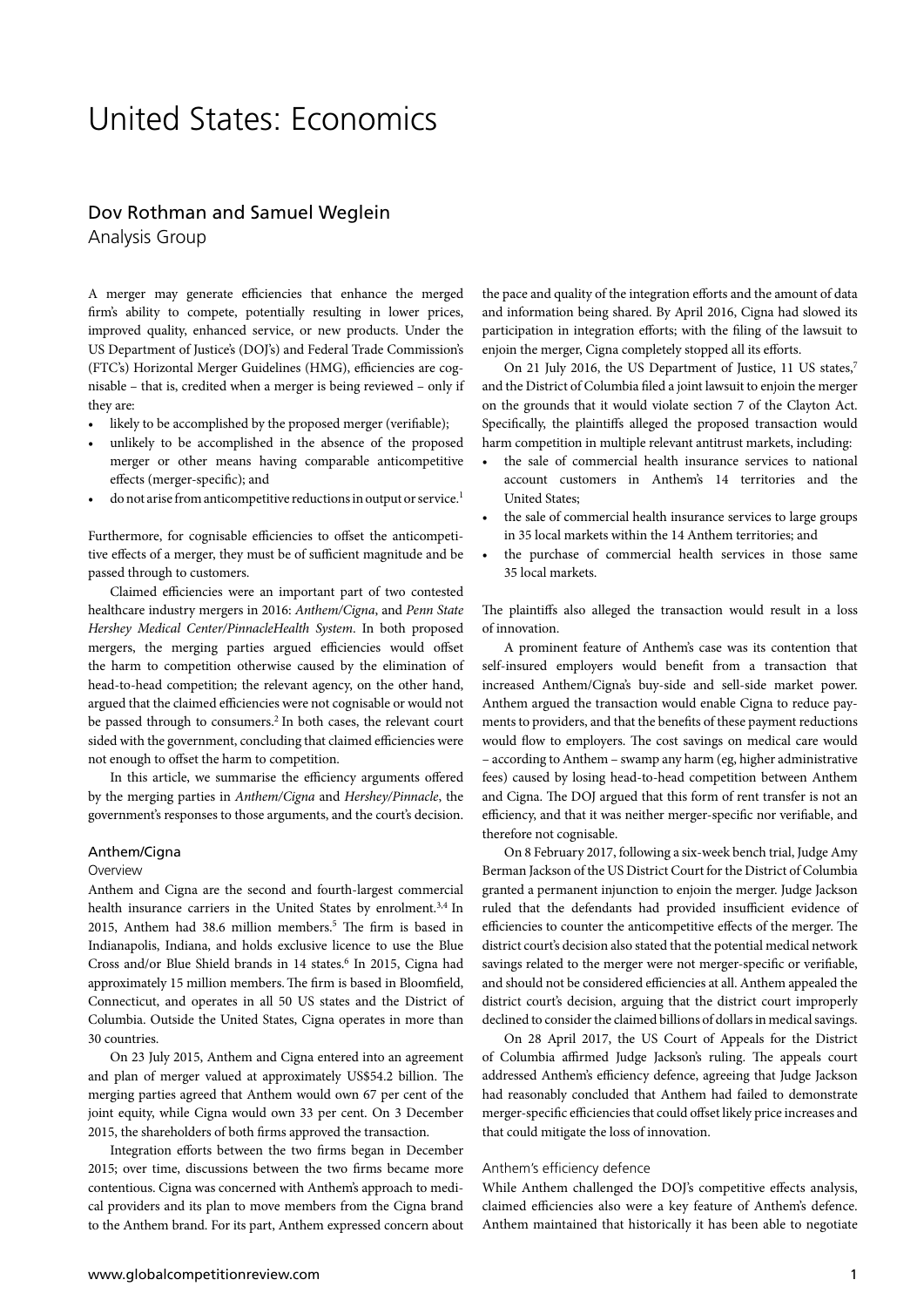lower rates with medical care providers than has Cigna, due to Anthem's large number of subscribers. Anthem also argued that its lower rates would be enjoyed by Cigna's customers post-merger; it estimated that the newly merged company would be able to realise US\$2.4 billion in medical cost savings, and that nearly all of those savings would be passed through to consumers, because the majority of national accounts are self-insured.<sup>8</sup>

Anthem pointed to three mechanisms that would enable it to achieve these cost savings. First, in many of its contracts with providers, it had an 'affiliate clause' that would enable it to apply the negotiated rate to any of its affiliates; post-merger, that clause could be exercised with respect to the Cigna customers who received care from those same providers. Second, it argued that by virtue of its even greater scale, it could re-negotiate its rates with providers and achieve rates at least as good as the rates it had negotiated premerger (which would apply to all customers, including those that had been Cigna customers previously). Third, it argued it would engage in serious 're-branding' efforts to induce Cigna customers to migrate to Anthem products – thus, even if the first two mechanisms were not available, the migration to Anthem products would bring with it cost savings, owing to the lower provider rates.

Ultimately, Anthem argued its customers would enjoy the best of both worlds as a result of the merger – that is, customers would get all of the benefits of Cigna's innovative products, but would pay a lower Anthem rate for that higher-quality product. It argued further that the benefit from the reduced medical costs for Cigna's customers accessing Anthem's lower prices (along with the ability of the merged firm to negotiate lower rates) would more than offset the potential anticompetitive harm resulting from the merger.

#### The government's response

The DOJ countered Anthem's efficiency claims, arguing that: (i) the cost savings were not merger-specific; (ii) the magnitude of the cost savings was speculative and unverifiable; and (iii) the cost savings – which reflected transfers from providers to the merged entity – could not be credited as efficiencies in any case.

To fully appreciate the DOJ's first argument – lack of merger specificity – it is important to consider constraints that Anthem faced as a member of the Blue Cross Blue Shield Association. Of particular relevance are a set of rules known as 'Best Efforts' rules, which, among other things, require each licensee in the Association to earn at least 80 per cent of its in-territory revenue (and 66 per cent nationally) from Blue-branded products. By virtue of Cigna's size relative to Anthem, the new entity would be out of compliance with the Best Efforts rules immediately and would be required to come into compliance. Particularly in the 14 Anthem states, Anthem would have an incentive (and indeed planned) to move as many Cigna customers to Anthem products as possible, to come into compliance with the Best Efforts rules.

Consequently, while Anthem claimed that it would ultimately be able to develop a Blue-branded product that had all of the best features of Cigna's innovative products and Anthem's low-cost products, the DOJ argued that there was no concrete plan for doing so in the near term. Furthermore, there was reason to expect that doing so would be difficult, because providers who had developed innovative offerings with Cigna would balk at the notion of continuing to do so in the face of lower payments.

At least in the short run, the DOJ argued, Anthem would simply attempt to induce Cigna customers to switch from their existing Cigna plan to an existing Anthem plan (through lower pricing, increased and targeted marketing, etc). While doing so would generally give the employer access to lower provider rates, the DOJ argued this was not merger-specific; even absent a merger, Anthem could target Cigna customers and induce them to switch to Anthem, and if the customer chose to do so, it would enjoy the same cost savings that Anthem claimed as merger efficiencies. Furthermore, even if one accepted the premise that Anthem's low rates could coexist with innovative products like those sold by Cigna, the DOJ argued that Anthem did not need to merge with Cigna to achieve that – it already had the resources to develop similar products.

The DOJ also argued that the cost savings put forward by Anthem were speculative and unverifiable. The DOJ questioned Anthem's calculations and argued that alternative analyses put forward by Anthem implied considerably lower cost savings. In addition, the DOJ argued that because of the discord between Anthem and Cigna, there was no clear plan for the integration of the two firms, which would be a necessary predicate for the creation of the sort of 'best of both worlds' product that Anthem envisioned. Indeed, as discussed above, the DOJ expressed scepticism that providers would continue to collaborate with the post-merger firm – as they had been doing with Cigna – if forced to accept lower rates.

The DOJ also pointed out that, while Anthem may have had affiliate clauses in its contracts with certain providers, exercising them post-merger would have been counterproductive because Cigna customers would face no incentive to migrate to a Blue-branded product. Thus, in order to regain compliance with the Best Efforts rules, the post-merger company likely would be hesitant to exercise the affiliate clause.

The DOJ also questioned whether these claimed medical cost savings are even efficiencies. The DOJ maintained that none of the claimed medical cost savings arose from more efficient delivery of care or creation of new demand – they merely reflected a transfer from providers to the merged firm, and to the extent that there would be pass-through, to the firm's customers. This does not constitute an efficiency in its true sense, the DOJ argued. The DOJ also pointed out that under the most realistic scenario (ie, rebranding), while migration from Cigna to Anthem gives an employer lower provider prices in general, the employer is also getting a lowerquality product. This, the DOJ argued, should not be considered an efficiency.

#### The court's ruling

Judge Jackson, in rejecting Anthem's efficiencies argument, generally echoed the DOJ's arguments – while she agreed with Anthem that an efficiencies defence is available, she found that the claimed efficiencies here were not cognisable. First, she found that the claimed efficiencies were not merger-specific ('Not one penny of these savings derives from anything new, improved, or different that the combined company would bring to the marketplace that neither company can achieve alone'). In doing so, she rejected Anthem's claim that the medical cost savings were a form of a bulk discount. She also pointed out that none of the popular specialty services currently offered by Cigna were proprietary, so that Anthem could have duplicated them on its own.

Judge Jackson also questioned the verifiability of the magnitude of the cost savings and the time frame in which they would be realised, pointing, for example, to testimony from Anthem CEO Joe Swedish that even if Anthem had the ability to 'drop the hammer' on the providers, it would resist doing so. She also questioned the calculation itself, crediting testimony from Cigna CEO David Cordani, who noted the model's focus on differences between the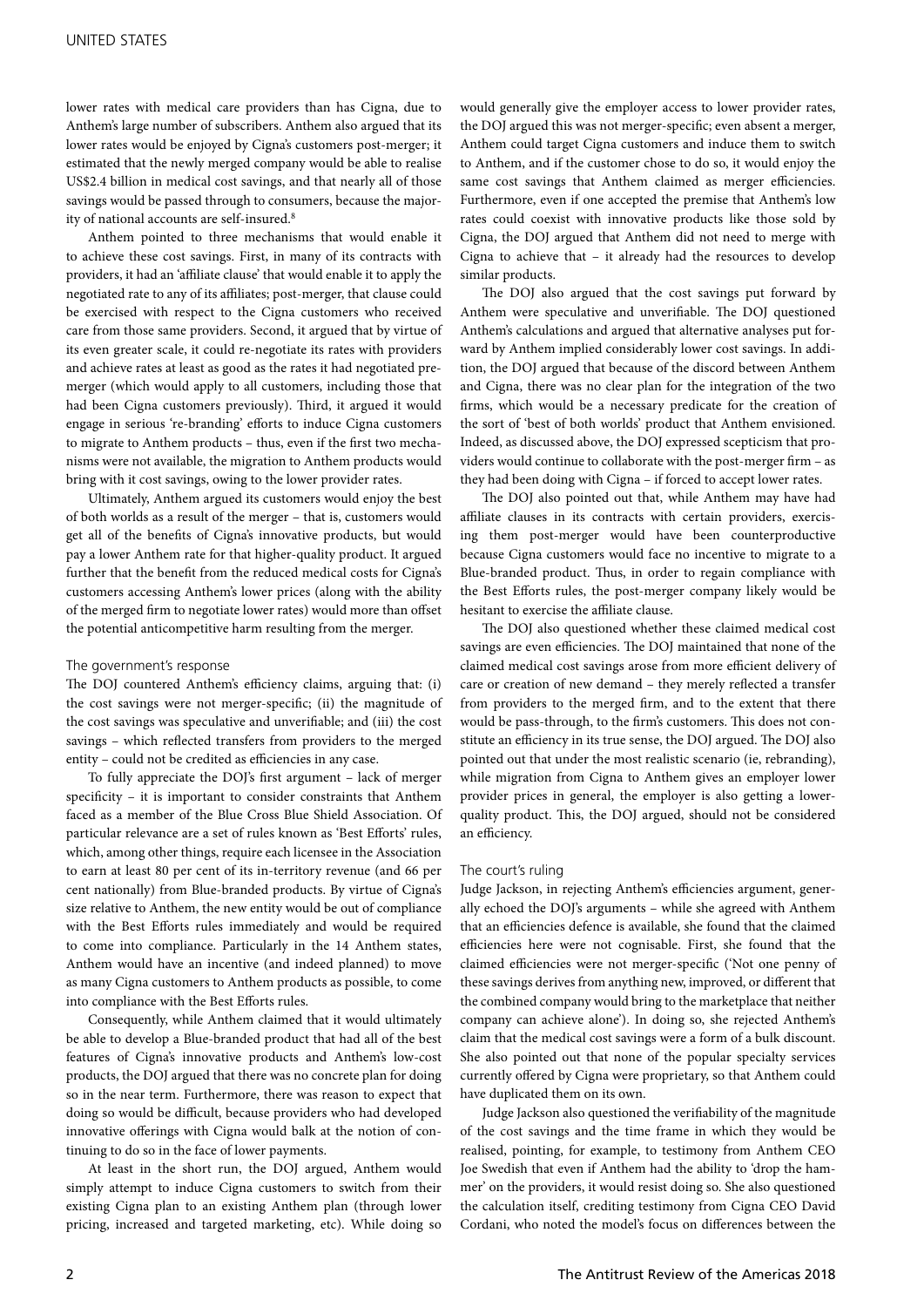negotiated Anthem and Cigna provider prices, without taking into account differences in utilisation that would affect the overall cost of care.

Judge Jackson also grappled with the question of what constitutes a cognisable efficiency. First, she accepted the DOJ's argument that the claimed medical cost savings do not reflect true economic efficiencies: 'the promised reduction in customers' total medical costs does not result from either company doing anything better, or from the elimination of duplication or the creation of new demand. It does not result from the carriers' or the providers' operating more efficiently, and there has been no showing that the merger will result in increased output or enhanced quality at the same cost.'

#### Hershey/Pinnacle

#### Overview

Penn State Hershey Medical Center (Hershey) is located in Hershey, Pennsylvania. It has over 550 beds, employs over 800 physicians, and provides all levels of care, including complex, specialised services that are unavailable at other hospitals in the area. PinnacleHealth System (Pinnacle) operates three hospital campuses – West Shore Hospital, Harrisburg Hospital, and Community General Osteopathic Hospital. It has over 600 beds, employs several hundred physicians, and focuses on primary and secondary services, while offering a limited range of more complex services.

Hershey and Pinnacle (hereafter, 'the Hospitals') signed a letter of intent to merge in June 2014. Their respective boards approved the merger in March 2015, and they notified the FTC in May 2015. In December 2015, the FTC filed an administrative complaint seeking a preliminary injunction, alleging that a merger would violate section 7 of the Clayton Act. The FTC then filed suit in the Middle District of Pennsylvania.

The government alleged the merger would substantially lessen competition in the market for general acute care services sold to commercial insurers in the Harrisburg, Pennsylvania market. The Hospitals countered that the relevant geographic market was much broader than the Harrisburg area, and that efficiencies would more than offset any loss of competition caused by the transaction. The district court held five days of evidentiary hearings, and subsequently denied the government's request for a preliminary injunction on the basis that the government had not properly defined the relevant geographic market. The government appealed the district court's ruling. The appeals court heard the appeal and subsequently reversed the district court's ruling that the government had not properly defined the relevant geographic market. The appeals court in its ruling also addressed the Hospitals' efficiency defence.

#### Hershey/Pinnacle's efficiency defence

The Hospitals offered two broad efficiency arguments. First, the Hospitals argued the merger would relieve Hershey's capacity constraints by enabling patients to be transferred to Pinnacle, which, in turn, would enable Hershey to avoid construction of a 100-bed tower. Hershey estimated that not constructing the planned bed tower would result in nearly US\$277 million in avoided capital expenditures, and argued that these avoided capital expenditures would be passed through to payers and patients in the form of lower prices. Second, the Hospitals argued that the larger merged entity would be better able to engage in risk-based contracting, which is an alternative payment model to traditional fee-for-service in which healthcare providers assume some of the financial risk and upside in the cost of treatment.

#### The government's response

The government challenged the Hospitals' efficiency claims. With regard to the avoided capital expenditure claim, the government argued that (i) not building the planned bed tower was a reduction in output, and so the avoided capital expenditures were not cognisable because they arose from an anticompetitive reduction of output, and (ii) the avoided capital expenditures would not enhance competition because they likely would not be passed through to payers. Capital expenditures are fixed costs, and microeconomic principles suggest that fixed costs are generally not passed through to consumers. With regard to the risk-based contracting claim, the government argued the merger was not necessary to achieve any such benefits because Hershey and Pinnacle were already large enough to enter into and pursue such arrangements with payers.

#### The district court's ruling

The district court ruled that the government had not set forth a relevant geographic market and denied the government's request for injunctive relief on the grounds that the government had not demonstrated a likelihood of ultimate success on the merits. The district court also ruled that the Hospitals had presented a compelling efficiencies argument that the merger would alleviate some of Hershey's capacity constraints, and that the merger would facilitate adaptation to risk-based contracting, while noting that Hershey and Pinnacle were each independently capable of continuing to operate under the risk-based model.

#### The appeals court ruling

The appeals court reversed the district court's ruling that the government did not define a relevant geographic market, and it also weighed in on the Hospital's efficiency claims. With regard to the avoided capital expenditure claim, the appeals court first recognised that avoided capital expenditures could be relevant to an efficiencies analysis, but to be cognisable would need to be verifiable and not a result of anticompetitive reductions in output. Turning to the *Hershey/Pinnacle* transaction specifically, the appeals court questioned whether Hershey really needed to construct a 100-bed tower to alleviate capacity constraints. It pointed to evidence that the hospitals only needed to add 13 beds to operate at optimal capacity, while also ruling that even if Hershey did add the bed tower, the avoided capital expenditures associated with not building the planned bed tower were not cognisable because failing to build the bed tower was an anticompetitive reduction in output, as the government had argued. With regard to the Hospitals' risk-based contracting claim, the appeals court questioned whether the benefits of risk-based contracting would be passed through to payers and patients and whether any benefits of risk-based contracting were merger-specific, considering that Hershey and Pinnacle were both already engaged in risk-based contracting.

#### Conclusion

Courts tend to cast a sceptical eye toward efficiency defences, particularly when the efficiencies extend beyond the typical and generally defensible (in concept, if not in magnitude) arguments about reductions in selling, general, and administrative expenses (SG&A), and these two cases proved no different. Anthem argued that the transaction would enable Cigna to reduce payments to providers, and that the benefits of these payment reductions would flow to consumers. Hershey argued that the transaction would enable it to avoid making a large capital expenditure, and that the benefits of the avoided capital expenditure would flow to payers and consumers.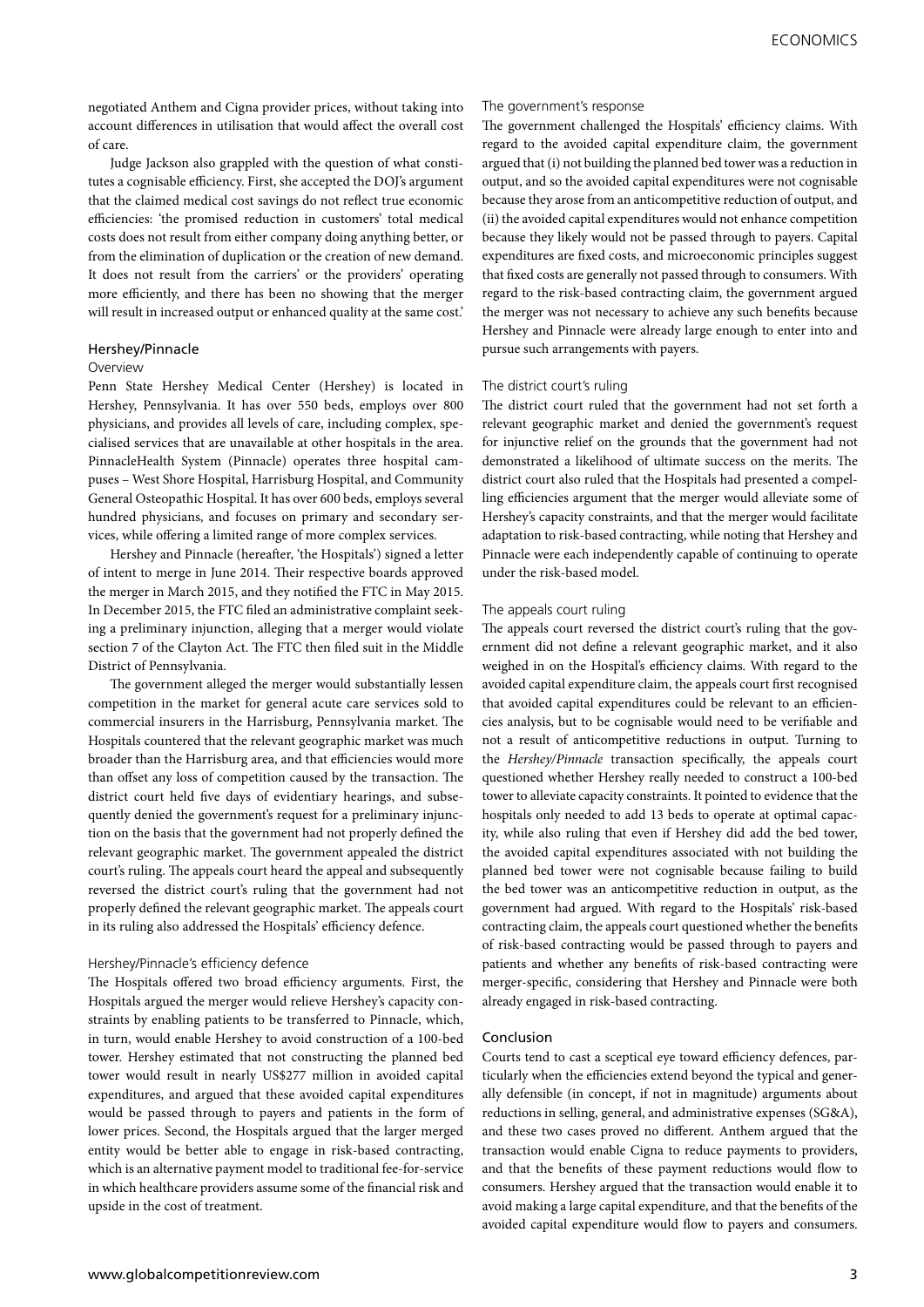But, while the efficiency defences themselves were somewhat unique, the criteria used by the courts were not. In both cases, the courts asked whether the claimed efficiencies were merger-specific and verifiable; in both cases, the courts concluded that they were not.

#### Notes

- 1 Horizontal Merger Guidelines (2010) (HMG), at § 10.
- 2 The DOJ reviewed and challenged the *Anthem/Cigna* transaction. The FTC reviewed and challenged the *Hershey/Pinnacle* transaction.
- 3 Frank G Morgan, Anton Hie, and Ben Hendrix, 'The Managed Care Industry: A Primer with Perspective as Consolidation Begins,' RBC Capital Markets, 23 June 2015, p. 25.
- 4 Morgan, Hie, and Hendrix, 'The Managed Care Industry,' p. 4.
- 5 Anthem 2015 10-K, p. 3.
- 6 California (Blue Cross licence only), Colorado, Connecticut, Georgia, Indiana, Kentucky, Maine, Missouri (excluding 30 counties in western Missouri), Nevada, New Hampshire, New York (excluding certain areas), Ohio, Virginia (excluding certain counties near Washington, DC), and Wisconsin.
- 7 The states were California, Colorado, Connecticut, Georgia, Iowa, Maine, Maryland, New Hampshire, New York, Tennessee, and Virginia.
- 8 Anthem enjoyed a rate advantage over Cigna with most providers. In some instances, Cigna's rate was lower than Anthem's rate. A non-trivial portion of the US\$2.4 billion reflects claimed savings to Anthem's customers for those providers where Cigna enjoyed a rate advantage.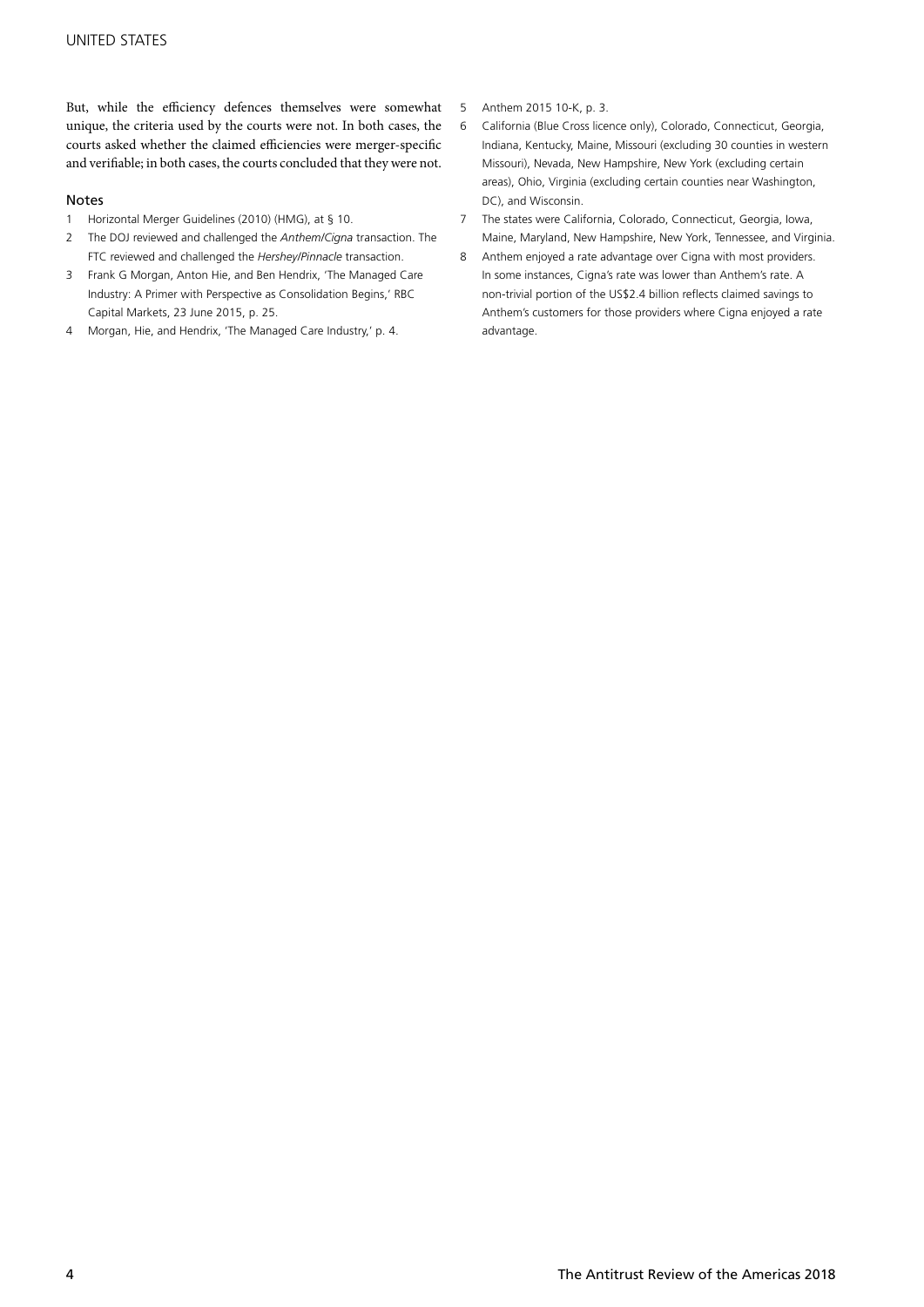

Dov Rothman Analysis Group

Dr Rothman is an economist with significant experience in merger analysis. He recently provided support to the DOJ's testifying economist in its challenge of the *Anthem/Cigna* merger, the FTC's testifying economist in its challenge of the *Penn State Hershey Medical Center/PinnacleHealth* merger, and the DOJ's consulting economist in its review of the *Alaska Airlines/Virgin America* merger. He also recently led a team of consultants working on behalf of the FTC in its review of the *Reynolds/Lorillard* merger.

Dr Rothman has testified as an expert on antitrust issues and has published research in outlets, including the *Journal of Health Economics*, *Journal of Competition Law & Economics*, *Concurrences: Competition Law Journal* and the ABA Antitrust Section's *Econometrics: Legal, Practical and Technical Issues*. Dr Rothman teaches a course on the economics of merger analysis in the economics department at Harvard University and is an associate editor of the *Antitrust Law Journal*. Prior to joining Analysis Group, Dr Rothman was an assistant professor at Columbia University.



Samuel Weglein Analysis Group

Dr Weglein consults on cases requiring economic analyses and damages estimates in antitrust, finance and securities, intellectual property, and general business litigation. He has worked on mergers in the insurance industry and has provided expert support in antitrust litigation in the health insurance market, including the *Anthem/Cigna* merger trial.

In several large antitrust litigations involving alleged anticompetitive conduct by Microsoft, Dr Weglein analysed the economics of prepackaged software and managed projects to assess potential damages; he also worked on behalf of Intel in antitrust litigation brought by AMD and by the State of New York. Dr Weglein has also worked on antitrust litigation in a number of financial markets, including financial pricing benchmarks, private equity and credit default swaps. His experience spans numerous industries, including investment and commercial banking, securities brokerage and clearing, asset management, semiconductors, computer hardware and software, oil and gas, automotives, steel, real estate, medical devices, agribusiness, and biotechnology. Dr Weglein is also the co-author of two white papers addressing competition issues in the automotive industry.



## **ANALYSIS GROUP** ECONOMIC, FINANCIAL and STRATEGY CONSULTANTS

111 Huntington Avenue, 14th Floor Boston, MA 02199 United States Tel: +1 617 425 8000 Fax: +1 617 425 8001

Dov Rothman dov.rothman@analysisgroup.com

Samuel Weglein samuel.weglein@analysisgroup.com

www.analysisgroup.com

Analysis Group is one of the largest private economics consulting firms, with approximately 750 professionals across 13 offices in North America, Europe, and Asia. Since 1981, we have provided expertise in economics, finance, healthcare analytics, and strategy to top law firms, Fortune Global 500 companies, and government agencies worldwide. Our internal experts, together with our network of affiliated experts from academia, industry, and government, offer our clients exceptional breadth and depth of expertise.

Competition has been a core focus of our work since our inception. We integrate industrial organisation theory, industry-specific expertise, and the latest quantitative analytical methods to understand the conduct and market dynamics at issue in antitrust litigation and merger investigations. We have demonstrated our expertise in complex assignments related to class certification, liability, damages, and the competitive effects of proposed mergers and acquisitions. Our competition work covers a range of industries and markets, including high tech, financial products, manufacturing products, insurance, health care and pharmaceuticals, agriculture, and many others. Over the last decade, we have provided support to internal and external experts in some of the most significant mergers and government competition investigations. We have also been involved in numerous high-profile monopolization cases involving such companies as Microsoft and Intel, as well as some of the largest cartel cases in industries including credit cards, vitamins, TFT-LCD panels, cathode ray tubes, and auto parts. We have also been involved in a number of recent high-profile reverse-payment, product-hopping, and delayed generic entry matters in the pharmaceutical industry.